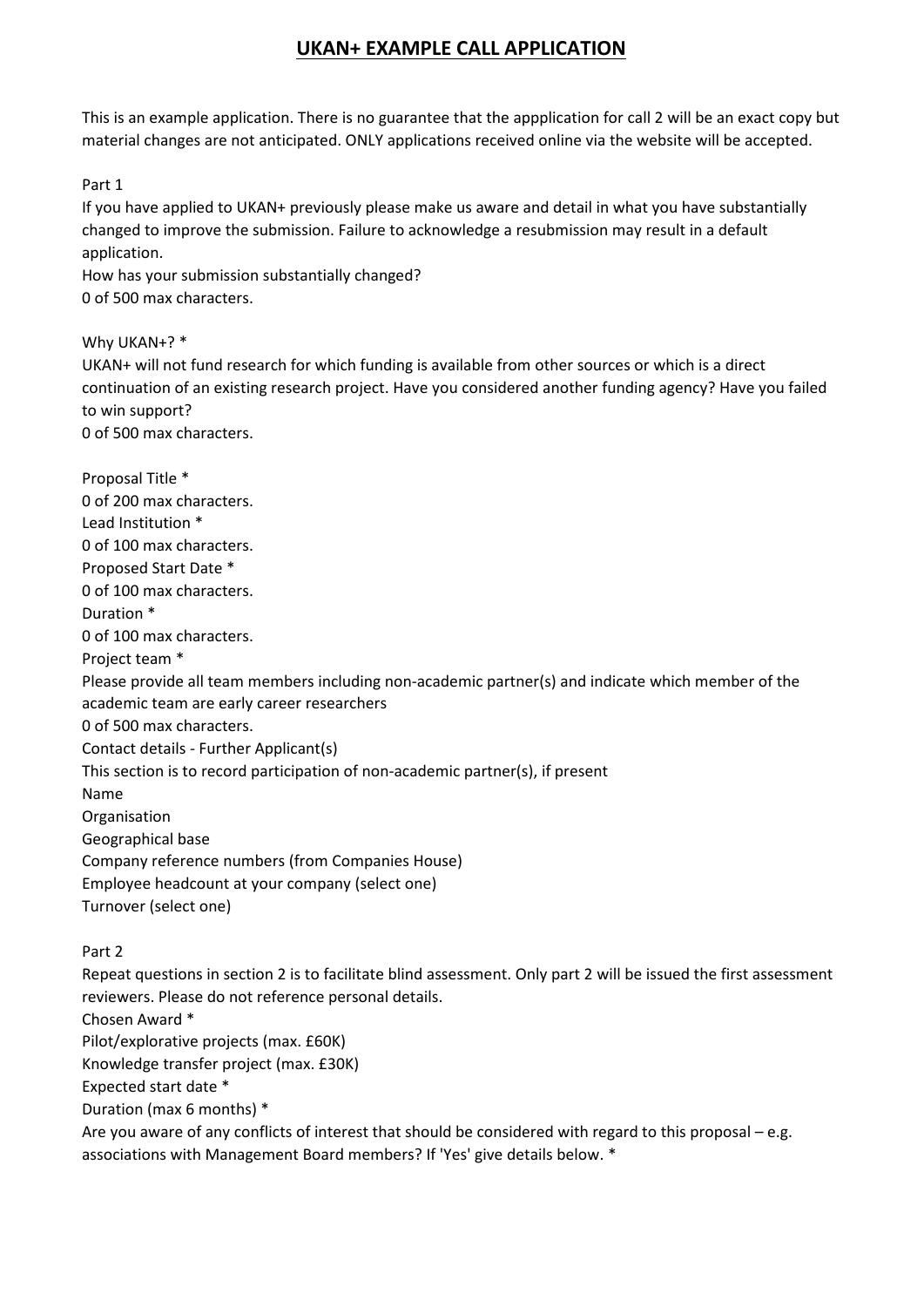Proposed Project Title \*

Summary \*

Please provide a summary of your proposed research project. Please include an overview of the context, aims, objectives, impact innovation. This section should be understandable to the general public (max 400 words)

0 of 400 max words.

Equality, Diversity and Inclusion considerations \*

Sustainability considerations

Outline project plan and deliverables \*

Outline your project team and capaility to develop your idea into competitive full-scale proposals without reference to persoanl data. \*

Reviewers will need to assess the capability of the investigator(s) to develop the idea into competitive fullscale proposals without having access to names/univesities. This is to ensure blind assessement of the proposal.

Please indicate the Acoustic thematic area(s)/Challenge area to which this proposal fits: \*

#### **Proposal Section**

**Questions 1-5 will be scored for assessment and are worth 10 points each, for a total of 50 points. You may refer to previous sections in your answer to avoid repetition. State the number of words in each section.**

**Question 1: Scientific merit (Design and method, background literature) \***

**Please do not make reference to any of your personal details.**

**0 of 400 max words.**

**Question 2: Value for money (Why is this research important and for whom) \***

**Please do not make reference to any of your personal details.**

**0 of 400 max words.**

**Question 3: Industrial relevance (Who are the non-academic partners and how will they be engaged in design and delivery? Who is the wider non-academic audience? How will you engage with them and ensure the project has impact?) \***

**Please do not make reference to any of your personal details.**

**0 of 400 max words.**

**Question 4: Potential for collaboration and bridge building between acoustic areas SIGS \***

**Please do not make reference to any of your personal details.**

**0 of 400 max words.**

**Question 5: Future funding How will the results from the explorative project develop to full-scale, highquality responsive mode applications to the UKRI and other funders? \***

**Please do not make reference to any of your personal details.**

**0 of 400 max words.**

Financial Breakdown – Lead Academic

Directly Incurred Staff - Details \* Staff - 100% FEC (£) \* Staff - UKAN+ Contrib. @80% FEC (£) \* Travel and Subsistence - Details \* Travel and Subsistence - 100% FEC (£) \* Travel and Subsistence - UKAN+ Contrib. @80% FEC (£) \* Other Directly Incurred - Details Other Directly Incurred - 100% FEC (£) \*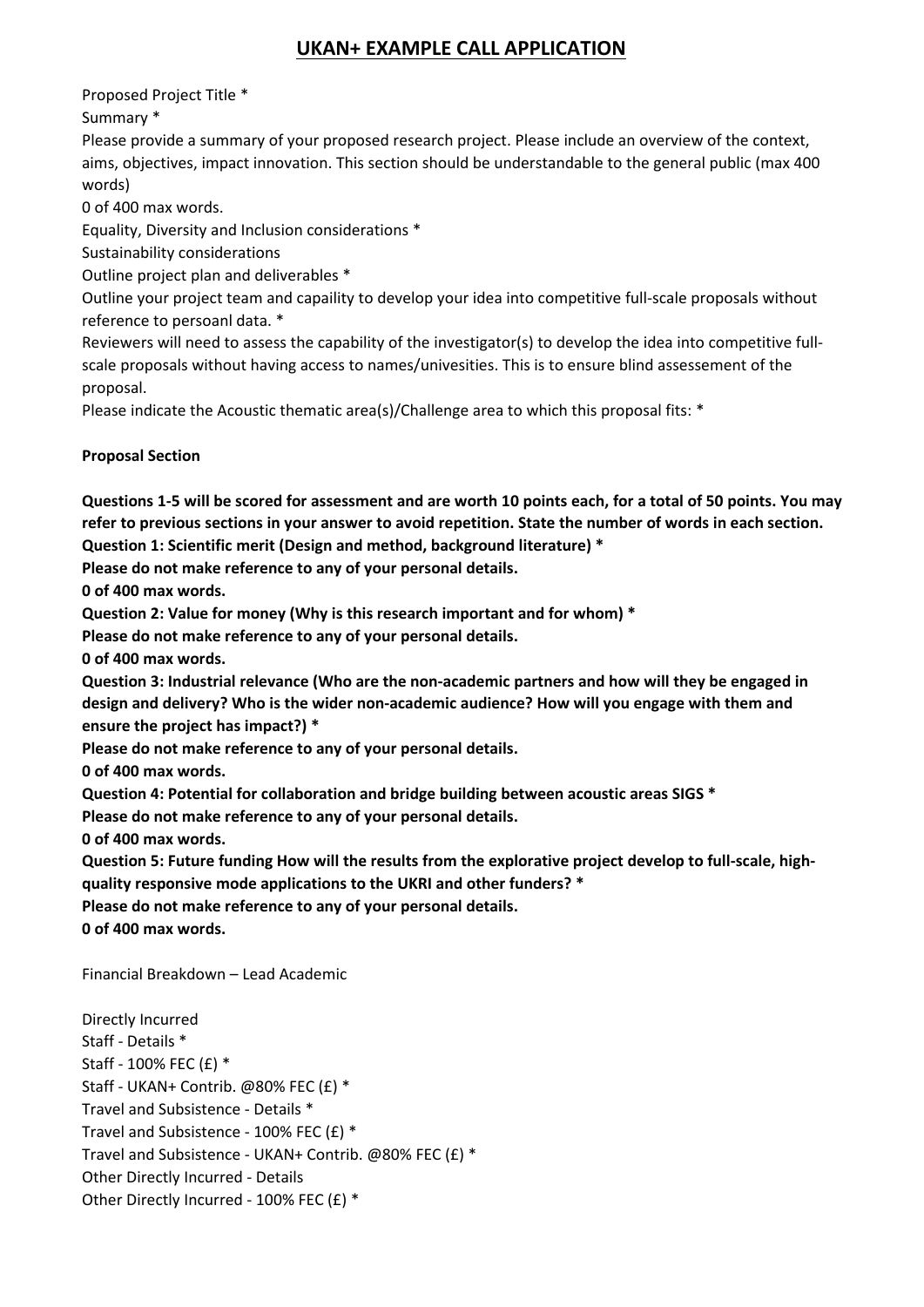Other Directly Incurred - UKAN+ Contrib. @80% FEC (£) \* Directly Allocated Investigators - Details \* Investigators - 100% FEC (£) \* Investigators - UKAN+ Contrib. @80% FEC (£) \* Estate Costs - Details \* Estate Costs - 100% FEC  $(E)$  \* Estate Costs - UKAN+ Contrib. @80% FEC (£) \* Other Directly Allocated - Details \* Other Directly Allocated - 100% FEC (£) \* Other Directly Allocated - UKAN+ Contrib. @80% FEC (£) \* Indirect Costs - Details \* Indirect Costs - 100% FEC (£) \* Indirect Costs - UKAN+ Contrib. @80% FEC (£) \* SUB-TOTAL (A) SUB TOTAL - 100% FEC (£) \* SUB TOTAL - UKAN+ Contrib. @80% FEC (£) \* Please provide any further details here Finance/Research Office contact \* Financial Breakdown – Second Academic Partner For cross-disciplinary projects only Directly Incurred Staff - Details Staff - 100% FEC (£) Staff - UKAN+ Contrib. @80% FEC (£) Travel and Subsistence - Details Travel and Subsistence - 100% FEC (£) Travel and Subsistence - UKAN+ Contrib. @80% FEC (£) Other Directly Incurred - Details Other Directly Incurred - 100% FEC (£) Other Directly Incurred - UKAN+ Contrib. @80% FEC (£) Directly Allocated Investigators - Details Investigators - 100% FEC (£) Investigators - UKAN+ Contrib. @80% FEC (£) Estate Costs - Details Estate Costs - 100% FEC (£) Estate Costs - UKAN+ Contrib. @80% FEC (£) Other Directly Allocated - Details Other Directly Allocated - 100% FEC (£) Other Directly Allocated - UKAN+ Contrib. @80% FEC (£) Indirect Costs - Details Indirect Costs - 100% FEC (£) Indirect Costs - UKAN+ Contrib. @80% FEC (£) SUB-TOTAL (B) SUB TOTAL - 100% FEC (£) SUB TOTAL - UKAN+ Contrib. @80% FEC (£) GRAND TOTAL (SUB TOTAL A + SUB TOTAL B) GRAND TOTAL - 100% FEC (£) \*